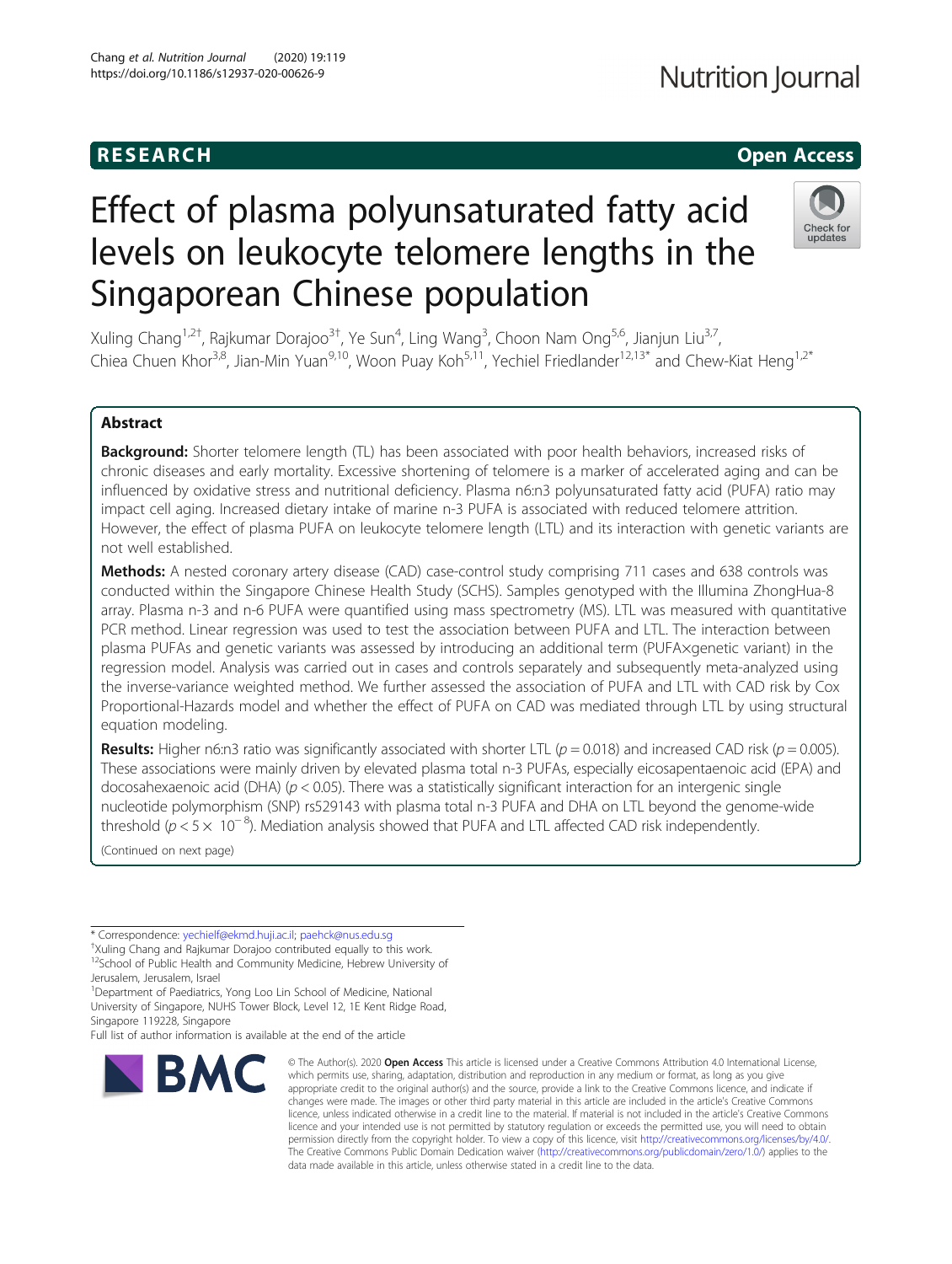## (Continued from previous page)

Conclusions: Higher plasma n6:n3 PUFA ratio, and lower EPA and DHA n-3 PUFAs were associated with shorter LTL and increased CAD risk in this Chinese population. Furthermore, genetic variants may modify the effect of PUFAs on LTL. PUFA and LTL had independent effect on CAD risk in our study population.

**Keywords:** Polyunsaturated fatty acid, Leukocyte telomere length, Gene-diet interaction

## Introduction

Telomeres are complexes at the ends of eukaryotic chromosomes, which consist of tandem repeat DNA sequences  $(TTAGGG)_n$  for humans, and associated proteins [[1](#page-7-0)]. Telomeres protects the genome from degradation, interchromosomal fusion, unnecessary recombination and being recognized as a double-strand break by DNA repair proteins [\[2](#page-7-0)]. Telomeres shorten progressively during cell divisions and eventually result in cellular senescence or apoptosis when telomere length (TL) reaches a critical limit [[3](#page-7-0)]. Growing epidemiologic and clinical studies have shown that TL is associated with chronic diseases, including cancer  $[4]$  $[4]$  $[4]$ , osteoporosis  $[5]$  $[5]$ , and cardiovascular diseases [[6](#page-7-0)]. These observations have led to telomeres being proposed as an important marker of biological age, which is independent of chronological age [[7\]](#page-7-0), and as a prognostic marker of chronic disease risk, progression and premature mortality [[8,](#page-7-0) [9](#page-7-0)].

Dietary intake is a significant contributor in determining cellular TL. Intakes of both omega 3 (n-3) and omega-6 (n-6) polyunsaturated fatty acids (PUFAs) can influence inflammation [[10\]](#page-7-0), which may affect telomeres attrition rate both in vitro [[11\]](#page-7-0) and in vivo [\[12](#page-7-0)]. Higher n-3 PUFA concentration in plasma may have an antiinflammatory effect [\[13\]](#page-7-0), while n-6 PUFA shows proinflammatory and pro-thrombotic potential through synthesis of oxidized metabolites [\[14](#page-7-0), [15](#page-7-0)]. There is competition between n-3 and n-6 PUFA for desaturation and elongation enzymes. The ratio of plasma n-6 and n-3 PUFA (n6:n3 ratio), may hence contribute to inflammatory profiles and health status of an individual [[16\]](#page-7-0).

Genetic studies have identified several loci associated with leukocyte telomere length (LTL) [\[17](#page-7-0), [18](#page-7-0)]. However, the contribution of these variants, even in combination, to the overall heritability of LTL is modest. Interaction between genes and life-style factors may also contribute to LTL heritability. The aims of this study were to investigate the association between plasma PUFA levels and LTL in the Chinese population and to evaluate genetic variants that may modify this effect.

## Method

## Study population

The Singapore Chinese Health Study (SCHS) is a longterm population-based prospective cohort study focused on dietary, genetic and environmental determinants of

cancer and other chronic diseases in Singapore [\[19](#page-7-0)]. From April 1993 to December 1998, a total of 63,257 Chinese individuals (Hokkien or Cantonese dialect group) aged 45–75 years were recruited. At recruitment, all the study subjects were interviewed in-person by an interviewer with a structured questionnaire. Since April 1994, a total of 28,439 participants donated blood specimens. The study was approved by the Institutional Review Boards of the National University of Singapore and the University of Minnesota, and all study subjects gave written informed consent.

The current study was conducted in a coronary artery diseases (CAD) case-control study nested within SCHS, including 744 incident acute myocardial infarction (AMI) cases and 744 matched controls. Both cases and controls were SCHS participants with donated blood specimens and without a prior history of CAD or stroke at the time of blood collection. The cases selected were incident nonfatal or fatal AMI that occurred during follow-up from blood drawn through December 31, 2010. The controls were alive and free of CAD at the time of the AMI diagnosis or death of the index case. The matching criteria included gender, dialect group (Hokkien, Cantonese), date of birth (±5 years), date of recruitment ( $\pm$ 2.5 years), and date of blood collection ( $\pm$ 6 months) [[20\]](#page-7-0).

## Measurement of leukocyte telomere length

DNA of SCHS study subjects was extracted from peripheral blood collected prior to CAD events, using QIAamp DNA Blood kits (Qiagen, Valencia, CA). Relative LTL was measured using a validated monochrome multiplex quantitative PCR (qPCR) method [\[21\]](#page-7-0). This method expressed LTL as a ratio (T/S) of telomere repeat length (T) to copy number of a single copy gene albumin (S), relative to a reference sample. The LTL for each sample was measured in duplicates and the average T/S ratio was used for subsequent analysis. Detailed description for LTL measurement in SCHS, including standard curve generation, PCR condition and coefficients of variation was published previously [\[18](#page-7-0)].

## Measurement of plasma PUFA

Plasma n-3 and n-6 PUFA were quantified from baseline specimens prior to CAD events, in a targeted mode using gas chromatography–mass spectrometry (GC-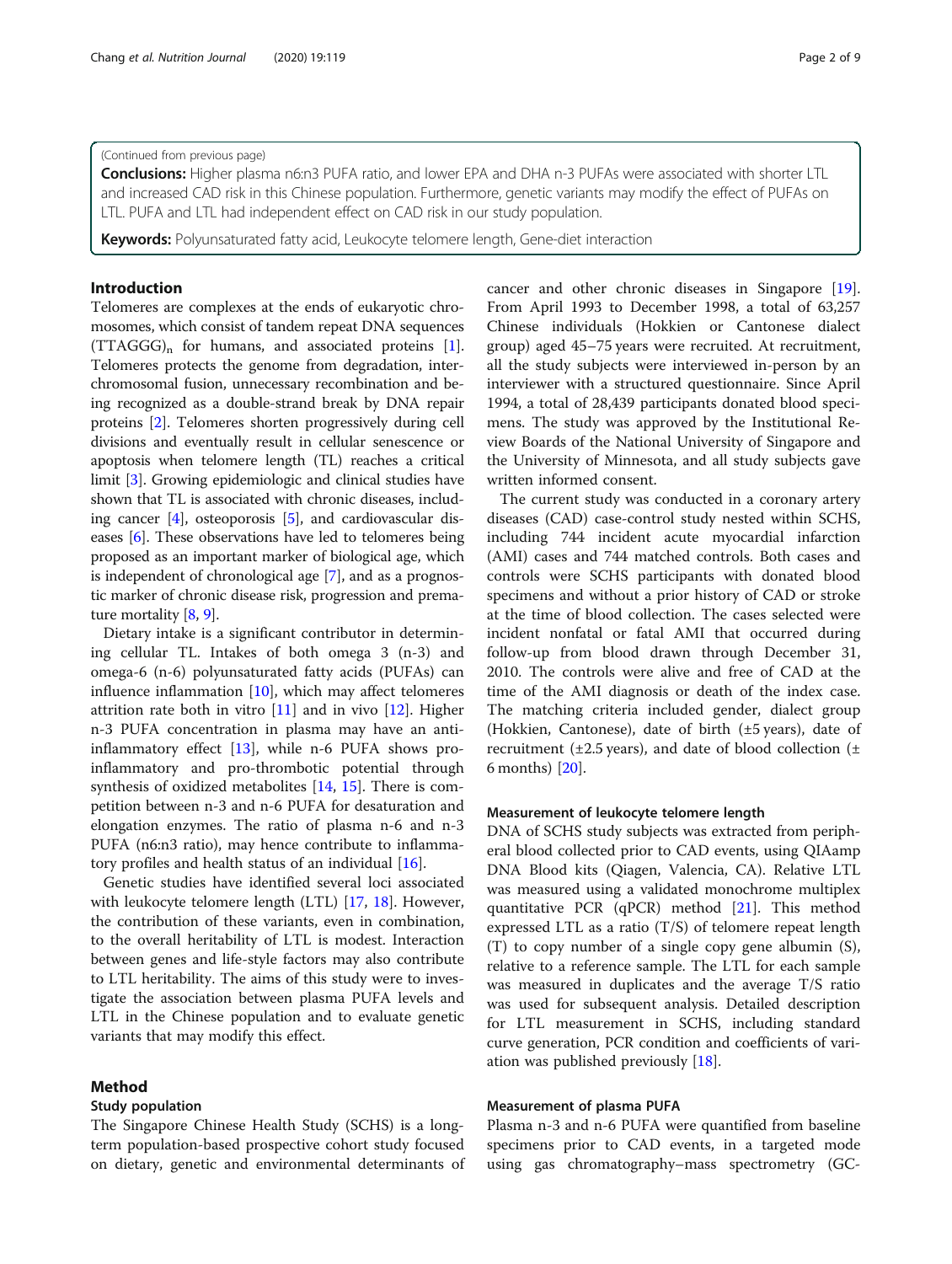MS)/MS on an Agilent 7890 GC system (Shanghai, China) equipped with a G7000B QQQ triple quadrupole mass detector and an auto sample injector. Both free and esterified (triglycerides, phospholipids, cholesterol esters) FA fractions were measured in total. Samples were analyzed in 76 batches, with cases and matched controls included in the same batch. Pooled human plasma was used for quality control (QC). The experimental details and the coefficients of variation of the measured FAs were published elsewhere [\[20](#page-7-0)].

## Genotyping and imputation

Study samples were genotyped on the Illumina HumanOmni ZhongHua-8 Bead Chip. After QC [\[20](#page-7-0), [22](#page-7-0)–[24](#page-7-0)] procedures, 711 cases and 638 controls with complete information for both genotypes and plasma PUFA measurement were included in the current study. Imputation for additional autosomal single nucleotide polymorphisms (SNPs) was performed with IMPUTE2 [[25](#page-7-0)] and genotype calls were based on phase3 1000G cosmopolitan panels.

## Statistical method

The main demographic clinical characteristics for the study subjects were compared between CAD cases and controls. Normally distributed quantitative traits, including age, LTL, total plasma n-6 PUFA, linoleic acid (LA) and arachidonic acid  $(AA)$ , were presented as mean  $\pm$  SD (standard deviation) and the differences in means between cases and controls were compared by t-test. Nonnormally distributed variables, including n6:n3 ratio, total plasma n-3 PUFA, α-linolenic acid (ALA), eicosapentaenoic acid (EPA), docosahexaenoic acid (DHA), γlinolenic acid (GLA) and dihomo-γ-linolenic acid (DGLA) were presented as median with interquartile range, and the differences between groups were determined by the Mann-Whitney U test. Categorical variables, including gender and SNP genotypes, were presented as number of individuals and differences in their frequencies between groups were determined by Pearson's  $\chi^2$  test, which was also used for checking significant departure of genotype frequencies from Hardy– Weinberg expectations (HWE). Linear regression was used to investigate the main association of LTL with plasma PUFA and SNP. Cox Proportional-Hazards model was utilized to assess the association of PUFA and LTL with CAD risk, with age, gender and the first three principle components (PCs) included as covariates. Mediation analysis was conducted using the Structural Equation Modeling (SEM) to assess whether the effect of plasma PUFA on CAD risk was mediated through LTL. Non-normally distributed variables were normalized by z-score transformation. Genome-wide interaction analyses were also performed using linear regression by additionally introducing the interaction term (plasma PUFA x SNP) with PUFA and SNP included as covariates in the same regression model. Analysis was first carried out in cases and controls separately and subsequently meta-analyzed using the fixed-effects inverse-variance weighted method. Cochran's Q test was used to measure heterogeneity and a  $Q_p$  value cut-off < 0.05 was used to determine SNPs with between-study heterogeneity [\[26](#page-7-0)]. The genome-wide interaction analysis was carried out by using an additive model in ProbABEL [\[27\]](#page-7-0). Common SNPs with minor allele frequency (MAF) above 3% were included in the current study. All other statistical analyses were carried out using STATA 15.0 (Stata Corp, College station, TX) and a 5% type I error was set to indicate statistical significance (twotailed) in all analyses.

## Results

The main demographic characteristics for the study subjects were presented in Table [1.](#page-3-0) Cases had significantly lower plasma total n-3 PUFA levels  $(p = 0.013)$ , EPA levels ( $p = 0.002$ ) and DHA levels ( $p = 0.020$ ) as compared to controls. No significant difference was observed between cases and controls for age, gender, LTL, plasma n6:n3 ratio, ALA, total n-6 PUFA and PUFA subtypes.

## Association between plasma PUFA and LTL

Higher plasma n6:n3 ratio was significantly associated with shorter LTL (T/S ratio) ( $\beta$  = -0.015, p = 0.018, Table [2\)](#page-3-0). When analyzing the individual effect of plasma n-3 and n-6 PUFA on LTL, only n-3 PUFA showed a significant association and each 1-SD increase in total n-3 PUFA was associated with 0.014 increase in relative LTL (β = 0.014, SE = 0.006,  $p = 0.024$ ). We further analyzed the association between specific n-3 and n-6 PUFA subtypes with LTL. Both EPA and DHA showed significant associations with LTL while ALA did not. Each 1- SD increase of EPA and DHA was associated with 0.016 ( $\beta$  = 0.016, SE = 0.006,  $p$  = 0.011) and 0.015 ( $\beta$  = 0.015, SE = 0.006,  $p = 0.017$ ) longer relative LTL, respectively (Table [2\)](#page-3-0). The n-6 PUFA subtypes were not associated with LTL (Table [2](#page-3-0)).

## Association between LTL, plasma PUFA and CAD

Higher plasma n6:n3 ratio was significantly associated with increased CAD risk [HR (95%Cl) = 1.114 (1.034, 1.200),  $P = 0.005$ , (Table [3\)](#page-4-0)]. When analyzing the individual effect of plasma n-3 and n-6 PUFA on LTL, n-3 PUFA showed a significant protective effect on CAD risk [HR (95%Cl) = 0.885 (0.820, 0.955),  $P = 0.002$ ] but not n-6 PUFA (Table [3\)](#page-4-0). We further analyzed the association between specific n-3/n-6 PUFA and CAD risk. Both EPA [HR  $(95\%$ Cl] = 0.884  $(0.820, 0.953)$ ,  $P = 0.001$ ] and DHA [HR  $(95\%$ Cl] = 0.884  $(0.819, 0.954)$ ,  $P = 0.002$ ]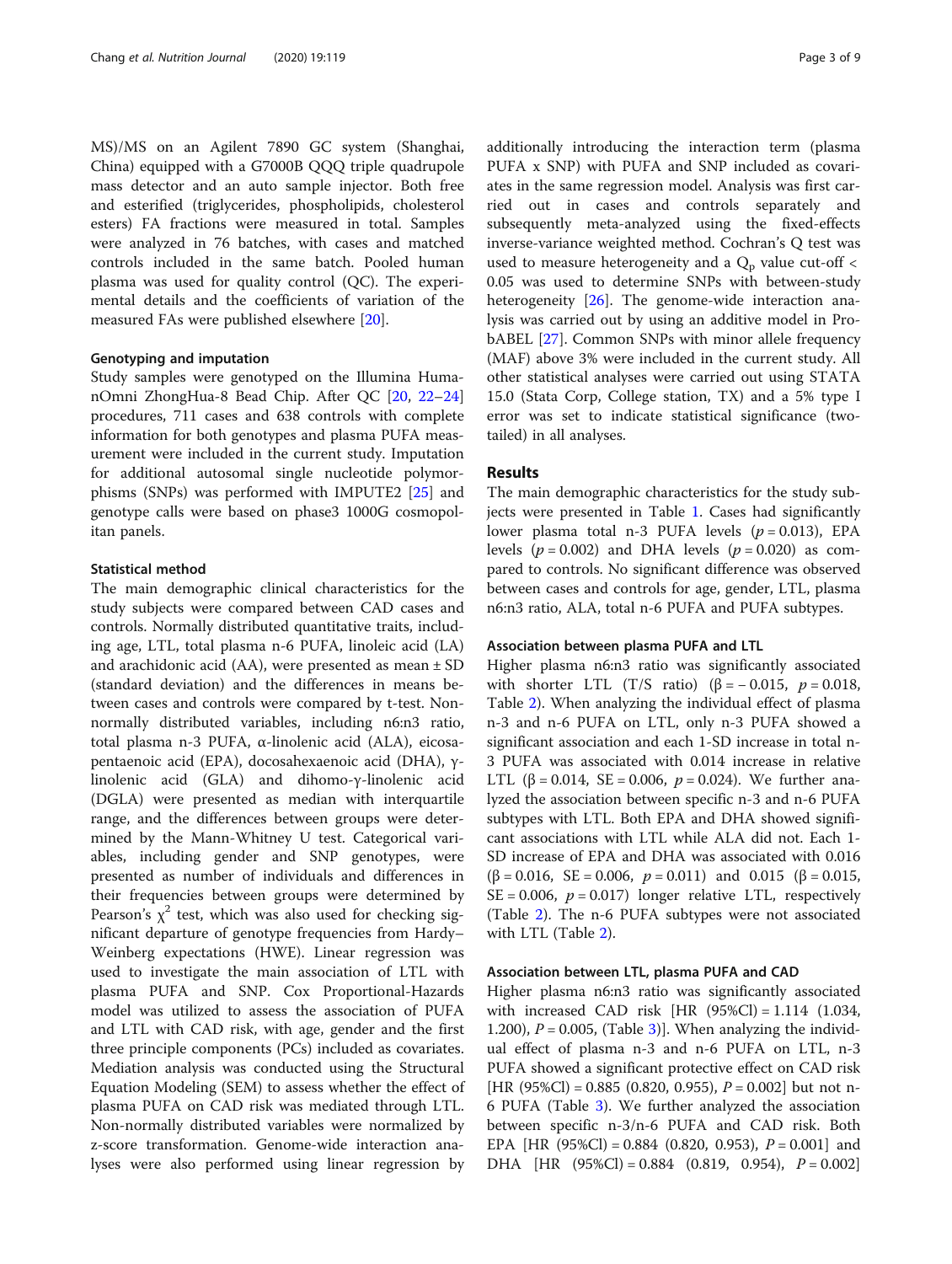## <span id="page-3-0"></span>Table 1 Clinical characteristics of the study subjects

|                                | <b>CAD</b> cases      | <b>CAD</b> controls   | P     |
|--------------------------------|-----------------------|-----------------------|-------|
|                                | $N = 711$             | $N = 638$             |       |
| Age (years)                    | $66.64 \pm 7.84$      | $66.37 \pm 7.82$      | 0.531 |
| Telomere length (T/S ratio)    | $1.00 \pm 0.23$       | $1.02 \pm 0.24$       | 0.100 |
| Plasma fatty acid (% of total) |                       |                       |       |
| n-3 fatty acid (%)             | 2.63 (2.04, 3.69)     | 2.83 (2.11, 4.02)     | 0.013 |
| 18:3 (n-3) ALA (%)             | $0.28$ $(0.21, 0.38)$ | 0.28(0.22, 0.38)      | 0.310 |
| 20:5 (n-3) EPA (%)             | 0.39(0.31, 0.49)      | $0.42$ $(0.32, 0.53)$ | 0.002 |
| 22:6 (n-3) DHA (%)             | 1.92 (1.38, 2.79)     | 2.02 (1.45, 3.05)     | 0.020 |
| n-6 fatty acid (%)             | $45.07 \pm 4.68$      | $45.43 \pm 4.81$      | 0.165 |
| 18:2(n-6) LA (%)               | $36.14 \pm 4.63$      | $36.43 \pm 4.68$      | 0.252 |
| 18:3(n-6) GLA (%)              | 0.19(0.13, 0.29)      | 0.19(0.13, 0.29)      | 0.824 |
| 20:3(n-6) DGLA (%)             | $0.88$ $(0.67, 1.13)$ | 0.87(0.69, 1.10)      | 0.652 |
| 20:4(n-6) AA (%)               | $7.57 \pm 1.68$       | $7.67 \pm 1.79$       | 0.328 |
| n6:n3 ratio                    | 17.02 (11.98, 22.10)  | 16.14 (10.93, 21.62)  | 0.053 |
| Gender (%male)                 | 459 (64.56%)          | 401 (62.85%)          | 0.516 |
| rs529143                       |                       |                       | 0.759 |
| AA                             | 522 (75.98%)          | 461 (74.47%)          |       |
| AC                             | 155 (22.56%)          | 150 (24.23%)          |       |
| CC                             | 10 (1.46%)            | 8 (1.29%)             |       |
| MAF                            | 0.127                 | 0.134                 |       |

Data was presented as Mean ± Standard Deviation (SD) for normally distributed variables, median (interquartile range) for non-normally distributed variables or N (%) for categorical variables

ALA α-Linolenic acid; EPA Eicosapentaenoic acid; DHA Docosahexaenoic acid; LA Linoleic acid; GLA γ-Linolenic acid; DGLA Dihomo-γ-linolenic acid; AA Arachidonic acid; MAF Minor allele frequency

Table 2 Association between plasma PUFA and telomere length in the individual datasets and after meta-analysis

|                | <b>SCHS_CAD cases</b><br>$N = 711$ |       |       |                      | <b>SCHS CAD control</b> |       |            | Meta-analysis |       |               |  |
|----------------|------------------------------------|-------|-------|----------------------|-------------------------|-------|------------|---------------|-------|---------------|--|
|                |                                    |       |       | $N = 638$            |                         |       | $N = 1349$ |               |       |               |  |
|                | beta                               | se    | р     | beta                 | se                      | р     | beta       | se            | р     | $Q_{p-value}$ |  |
| n6:n3 ratio    | $-0.008$                           | 0.009 | 0.362 | $-0.024$             | 0.009                   | 0.011 | $-0.015$   | 0.006         | 0.018 | 0.202         |  |
| n-3 fatty acid | 0.005                              | 0.009 | 0.535 | 0.025                | 0.009                   | 0.007 | 0.014      | 0.006         | 0.024 | 0.114         |  |
| 18:3 (n-3) ALA | 0.010                              | 0.009 | 0.251 | $-0.008$             | 0.009                   | 0.403 | 0.002      | 0.006         | 0.769 | 0.164         |  |
| 20:5 (n-3) EPA | 0.010                              | 0.009 | 0.240 | 0.023                | 0.009                   | 0.014 | 0.016      | 0.006         | 0.011 | 0.294         |  |
| 22:6 (n-3) DHA | 0.004                              | 0.009 | 0.622 | 0.029                | 0.009                   | 0.003 | 0.015      | 0.006         | 0.017 | 0.054         |  |
| n-6 fatty acid | $-0.002$                           | 0.002 | 0.260 | $4.92\times 10^{-4}$ | 0.002                   | 0.806 | $-0.001$   | 0.001         | 0.503 | 0.348         |  |
| 18:2(n-6) LA   | $-0.002$                           | 0.002 | 0.408 | $1.47\times 10^{-4}$ | 0.002                   | 0.943 | $-0.001$   | 0.001         | 0.570 | 0.544         |  |
| 18:3(n-6) GLA  | 0.012                              | 0.009 | 0.187 | 0.003                | 0.010                   | 0.772 | 0.008      | 0.007         | 0.239 | 0.507         |  |
| 20:3(n-6) DGLA | $1.74 \times 10^{-4}$              | 0.009 | 0.984 | 0.002                | 0.010                   | 0.802 | 0.001      | 0.007         | 0.855 | 0.862         |  |
| 20:4(n-6) AA   | $-0.004$                           | 0.005 | 0.396 | 0.003                | 0.005                   | 0.636 | $-0.001$   | 0.004         | 0.774 | 0.353         |  |

ALA α-Linolenic acid; EPA Eicosapentaenoic acid; DHA Docosahexaenoic acid; LA Linoleic acid; GLA γ-Linolenic acid; DGLA Dihomo-γ-linolenic acid; AA Arachidonic acid; MAF Minor allele frequency.  $Q_{p-value}$  Cochran's Q heterogeneity measure

Beta showed the effect of each percentage change on the change of telomere length (T/S ratio) for n-6 fatty acid, LA and AA, and 1-SD change in the fatty acid in the change of telomere length (T/S ratio) for n6:n3 ratio, n-3 fatty acid, ALA, EPA, DHA GLA and DGLA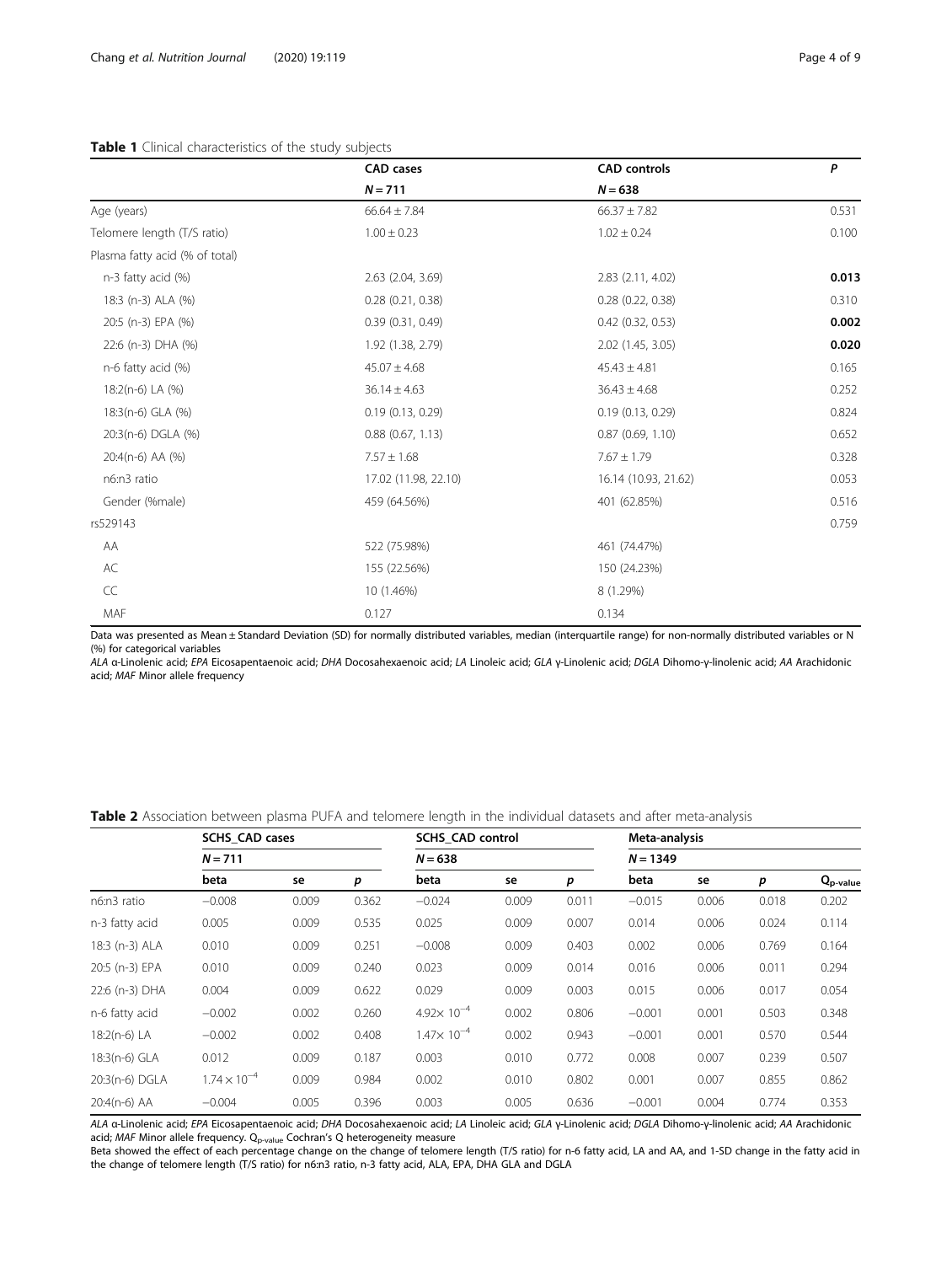<span id="page-4-0"></span>Table 3 Association between LTL/plasma PUFA and CAD

|                | HR (95% CI)            | P     |
|----------------|------------------------|-------|
| I TI           | $0.664$ (0.481, 0.917) | 0.013 |
| n6:n3 ratio    | 1.114 (1.034, 1.200)   | 0.005 |
| n-3 fatty acid | $0.885$ (0.820, 0.955) | 0.002 |
| 18:3 (n-3) ALA | 0.969 (0.899, 1.044)   | 0.409 |
| 20:5 (n-3) EPA | 0.884 (0.820, 0.953)   | 0.001 |
| 22:6 (n-3) DHA | 0.884 (0.819, 0.954)   | 0.002 |
| n-6 fatty acid | 0.998 (0.982, 1.014)   | 0.798 |
| 18:2(n-6) LA   | 0.999(0.983, 1.016)    | 0.940 |
| 18:3(n-6) GLA  | 1.048 (0.969, 1.132)   | 0.239 |
| 20:3(n-6) DGLA | 1.038 (0.959, 1.123)   | 0.354 |
| 20:4(n-6) AA   | 0.980 (0.939, 1.023)   | 0.366 |

ALA α-Linolenic acid; EPA Eicosapentaenoic acid; DHA Docosahexaenoic acid; LA Linoleic acid; GLA γ-Linolenic acid; DGLA Dihomo-γ-linolenic acid; AA Arachidonic acid; LTL Leukocyte telomere length; HR Hazard ratio; Cl Confidence interval

showed significant association with decreased CAD risk (Table 3). The n-6 PUFA subtypes were not associated with CAD (Table 3). We also observed that longer LTL has protective effect on CAD risk  $[HR (95\%CI) = 0.664]$ (0.481, 0.917),  $P = 0.013$ , (Table 3). Additionally, we evaluated if the effects of PUFA on CAD was mediated by LTL but did not find strong evidence for this in our dataset (Supplemental Table [4\)](#page-6-0).

## Interaction between genetic variants and plasma PUFA on LTL

In the assessment of the interaction between plasma PUFAs and genetic variants on LTL, an intergenic SNP, rs529143, was found to modify the effect of plasma n-3 PUFA and DHA on LTL both in CAD cases and controls. After meta-analysis, the interaction reached genome-wide level of significance (Table 4, Supplemental Table [1\)](#page-6-0). Although the main effect of rs529143 on LTL was not significant  $(p = 0.252,$  Supplemental Table [2\)](#page-6-0), interaction existed between rs529143 and n-3 PUFA on LTL. Stratification by tertiles of plasma n-3 PUFA levels indicated that individuals carrying the minor C allele have shorter LTL in the lower tertile group while the higher tertile group have longer LTL (Fig. [1\)](#page-5-0). Similar results were observed for the interaction between DHA and rs529143. Minor CC homozygous subjects have shorter LTL in lower plasma DHA tertile group and longer LTL in higher tertile group (Fig. [2](#page-5-0)).

We further tested whether rs529143 interacted with dietary intake of PUFAs to affect LTL in all the extended SCHS dataset with complete information for both genotype and diet ( $N = 21,828$ ) but no significant interaction was detected (Supplemental Table [3\)](#page-6-0).

## **Discussion**

In this prospective nested case-control study of the Singaporean Chinese, we observed an inverse association of plasma n6:n3 ratio with LTL and CAD risk. The association was driven by total plasma n-3 but not n-6 PUFA. When studying the association between specific n-3 PUFA and LTL, higher plasma levels of both EPA and DHA were associated with longer LTL and decreased CAD risk. However, the effects of PUFA and LTL on CAD risks were independent in our study population. We further found a genome-wide interaction between an intergenic variant, rs529143, and n-3 PUFA as well as DHA on LTL. To the best of our knowledge, our study represents the first investigation on the effect of plasma PUFA on LTL and its interaction with genetic variants in a Chinese population.

Studies of the association of PUFA, either dietary or in the plasma, with LTL have largely shown inconsistent results. Most have found telomeric attrition to be attenuated by higher plasma n-3 PUFA levels or increased marine n-3 intake [\[28](#page-7-0), [29\]](#page-7-0), which is consistent with the finding that plasma n-3 PUFA concentration is associated with low proinflammatory markers and high antiinflammatory markers [[30\]](#page-7-0). In contrast, a large crosssectional study, comprising the controls of the Nurses' Health Study found no association between n-3 PUFA and LTL. Instead, the study reported increased n-6 PUFA intake, specifically LA intake, to be inversely associated with  $[31]$  $[31]$ . In our study, LTL was significantly associated with plasma n-3 but not n-6 levels. One possible explanation for such discrepancies may be due to the varied dietary intakes (and possibly other lifestyle or environmental factors) between the study populations that may impact on LTL attrition rates. Additionally the ratio of plasma n6:n3 levels has not been evaluated extensively in these previous studies for LTL associations. In a randomized controlled trial, there was no significant differences for LTL changes among groups receiving

Table 4 Interaction between genetic variants and plasma PUFA on telomere length

|                                  |            |            |    |       | $N = 1349$ |       |                       |          |
|----------------------------------|------------|------------|----|-------|------------|-------|-----------------------|----------|
| snp-id                           | chromosome | position   | ΕA | EAF   | beta       | se    |                       | Qp-value |
| rs529143 $\times$ n-3 fatty acid |            | 20,452,020 |    | 0.131 | 0.075      | 0.013 | $2.55 \times 10^{-8}$ | 0.265    |
| rs529143 $\times$ DHA            |            |            |    |       | 0.078      | 0.013 | $5.85 \times 10^{-9}$ | 0.223    |

Qp-value Cochran's Q heterogeneity measure

EA Effect allele; EAF Effect allele frequency; DHA Docosahexaenoic acid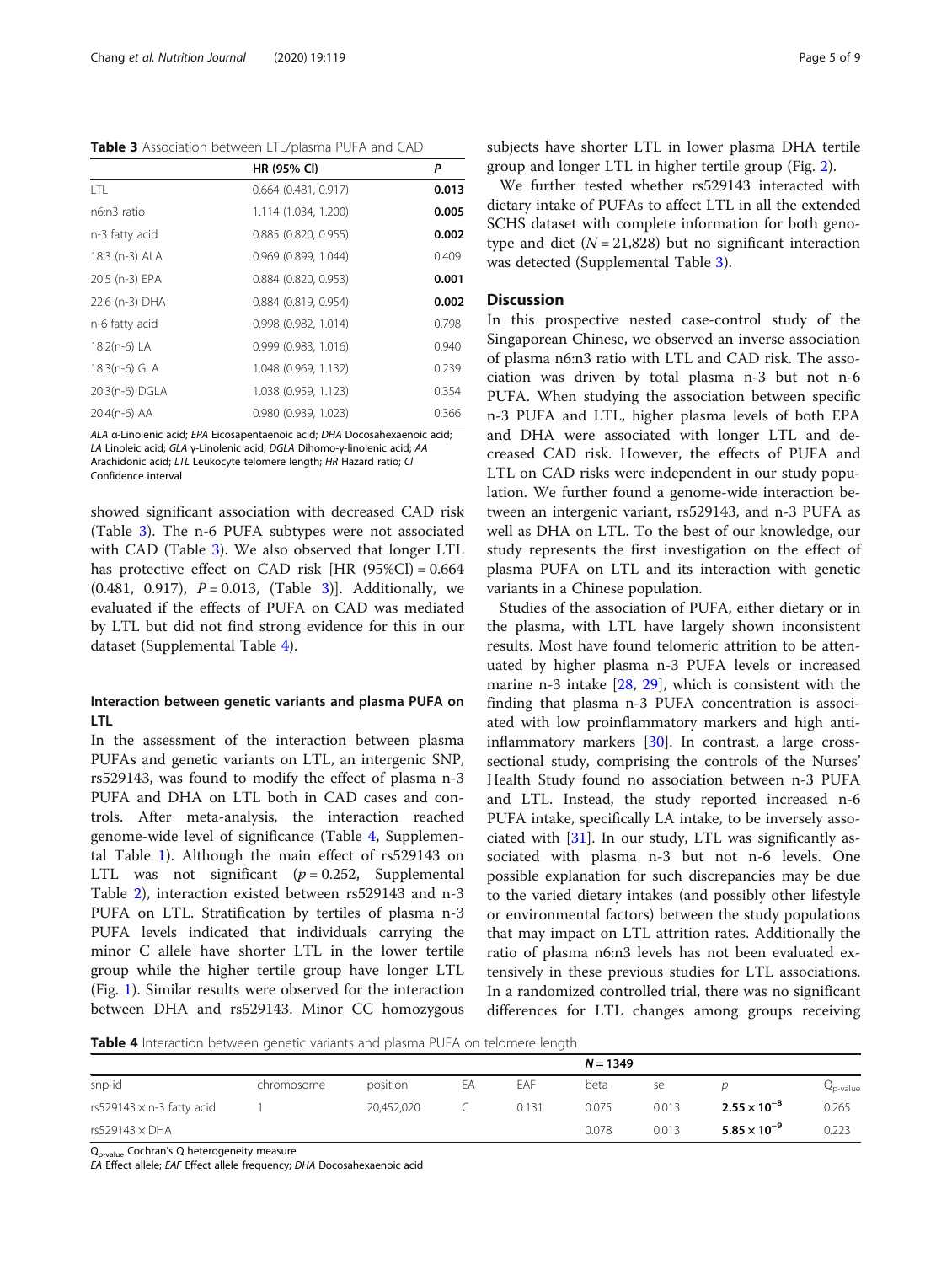<span id="page-5-0"></span>

different n-3 PUFA supplementation. However, an increase of LTL was observed with decreasing of n6:n3 ratio [\[10\]](#page-7-0). N-3 and n-6 PUFAs compete for key enzymatic pathways, and thus the relative balance is of health interest [\[16\]](#page-7-0). Higher plasma n6:n3 ratio has been associated with higher inflammatory markers, such as TNF-α and IL-6 [[32](#page-7-0)]. Oxidative stress, and inflammation may result in LTL attrition [\[33\]](#page-7-0). These data, together with the finding in our study, suggest that rather than just considering the absolute amount of n-3 or n-6 PUFA individually, the background n6:n3 ratio should also be taken into account for clinical studies or for evaluation of nutritional interventions. When we tested the association between specific n-3 FAs and LTL, we observed significant association for EPA and DHA but not ALA. Although ALA can be converted to EPA and DHA, the conversion process is inefficient in humans. A previous study had shown that the same dosages of ALA produced different physiological responses from EPA and DHA to decrease risk factors for metabolic syndrome, while physiological responses to EPA and DHA were similar. This result strongly suggests that ALA exerts its independent effects in metabolic syndrome [[34\]](#page-7-0). A randomized double-blind nutritional intervention study also showed that ALA have different effect on cardiovascular risk markers in healthy elderly subjects compared to EPA and DHA [\[35](#page-7-0)].

Previous studies have shown an inverse association between long-chain n-3 PUFAs and CAD risk [[36](#page-7-0)] while adipose tissue AA, a n-6 PUFA, was associated with higher risk of AMI [[37](#page-7-0), [38](#page-7-0)]. Similar findings in SCHS between plasma PUFA and CAD has been reported

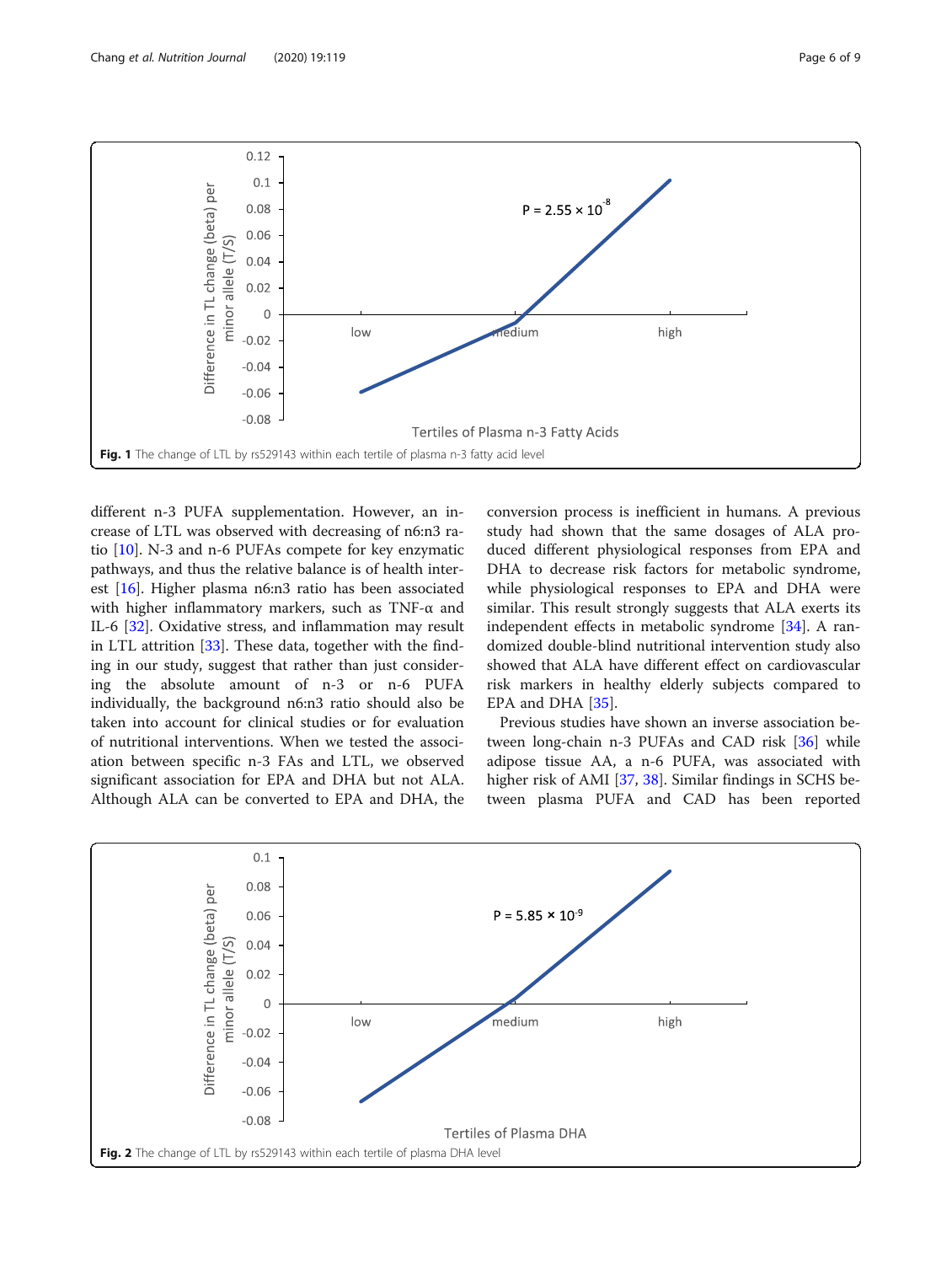<span id="page-6-0"></span>previously [[20\]](#page-7-0). In this SCHS data subset with genetic information, higher plasma n6:n3 ratio was associated with shorter LTL and increased CAD risk. The association was driven mainly by elevated total plasma n-3 but not n-6 PUFA, especially EPA and DHA. Since PUFA and TL are both related to oxidative stress and inflammation, which contribute significantly to the pathogenesis of CAD, we investigated whether the effect of PUFA on CAD is mediated through LTL. However, we did find sufficiently strong evidence for this (Supplemental Table 4) and it may be likely that PUFA and LTL have independent effects on CAD risks.

Our interaction analysis indicated an intergenic SNP, rs529143, could modify the association between n-3 PUFA/ DHA and LTL. Carriers of the minor C allele with low n-3 PUFA/DHA (lower tertile) had shorter LTL while those with high n-3 PUFA/DHA (higher tertile) had longer LTL. Regional genes (100 kb) around rs529143 include multiple phospholipase genes such as PLA2G2D and PLA2G2F, which have strong relevance to phospholipid metabolism [\[39\]](#page-7-0). Functional annotation of this SNP with expression quantitative trait loci (eQTL) data indicated that rs529143 may affect the expression level of *AKR7A3* ( $p = 4.57 \times 10^{-6}$ ) in transformed fibroblasts  $[40, 41]$  $[40, 41]$  $[40, 41]$ , which is involved in the detoxification of aldehydes and ketones. The enzymes from the aldo-keto reductases (AKRs) superfamily were also reported to play important roles in nuclear receptor signaling, cellular metabolism, inflammatory responses, endobiotic, osmoregulation and xenobiotic detoxification and hormone synthesis [[42,](#page-7-0) [43](#page-7-0)]. Moreover, genome-wide yellow fluorescent protein complementation screen has showed that AKR7A3 can interact with DNA-binding transcription factor Ras-related protein 1 (RAP1), one of the core telomeric proteins, to regulate telomeres [[44\]](#page-7-0). The interaction observed in our study might be through the effect of AKR7A3 on telomere length.

Our study has several potential limitations. First, measurements of LTL in our study were mean TL in leukocytes and therefore may not reflect TL dynamics in other tissues [[45\]](#page-7-0). The measurements of TL in vascular cells could be more informative for the mediation analysis for CAD effects [[46\]](#page-7-0). However, there is evidence that within an individual, LTL is likely to be correlated with tissue specific TL [[47](#page-8-0), [48](#page-8-0)]. Second, although the association between plasma PUFA levels and LTL was significant in the meta-analysis, when examining the association in cases and controls separately, they were only significant in the latter. Nevertheless the direction of the association was consistent across the datasets and the between-study heterogeneity examined by Cochran's Q test was not significant  $(P > 0.05)$ .

## Conclusions

We report in this study an inverse association of plasma n6:n3 ratio with LTL and CAD risk and that this

association was mainly driven by total plasma n-3 but not n-6 PUFA. Higher plasma levels of both EPA and DHA were associated with longer LTL and decreased CAD risk. We additionally identified an intergenic genetic variant, rs529143 that was observed to modify the association between plasma n-3 PUFA/DHA level and LTL.

## Supplementary information

Supplementary information accompanies this paper at [https://doi.org/10.](https://doi.org/10.1186/s12937-020-00626-9) [1186/s12937-020-00626-9](https://doi.org/10.1186/s12937-020-00626-9).

Additional file 1: Table S1. Interaction between genetic variants and plasma PUFA on telomeres in SCHS\_CAD cases and controls. Table S2. Association between genetic variant and telomeres. Table S3. The mediation effect of telomeres on the association between plasma PUFA and coronary artery disease. Table S4. Interaction between genetic variants and PUFA intake on telomeres in SCHS ( $N = 21,828$ )

#### Abbreviations

ALA: α-Linolenic acid; GLA: γ-Linolenic acid; AMI: Acute myocardial infarction; AKR: Aldo-keto reductase; AA: Arachidonic acid; CAD: Coronary artery disease; DGLA: Dihomo-γ-linolenic acid; DHA: Docosahexaenoic acid; EPA: Eicosapentaenoic acid; eQTL: Expression quantitative trait loci; GC-MS: Gas chromatography–mass spectrometry; HWE: Hardy–weinberg expectations; LTL: Leukocyte telomere length; LA: Linoleic acid; MS: Mass spectrometry; MAF: Minor allele frequency; n6:n3 ratio: N-6 and n-3 PUFA; n-3: Omega 3; n-6: Omega-6; PUFA: Polyunsaturated fatty acid; PC: Principle components; QC: Quality control; qPCR: Quantitative PCR; RAP1: Ras-related protein 1; SCHS: Singapore Chinese health study; SNP: Single nucleotide polymorphism; SD: Standard deviation; TL: Telomere length

#### Acknowledgements

We thank Siew-Hong Low of the National University of Singapore for supervising the field work of the Singapore Chinese Health Study and the Ministry of Health in Singapore for assistance with the identification of AMI cases via database linkages. We also acknowledge the founding, longstanding principal investigator of the Singapore Chinese Health Study, Mimi C. Yu.

### Authors' contributions

CKH, YF, WPK and JMY conceptualized and designed the studies as the principal investigators of the study cohorts; XC, RD, YS and LW collated, analyzed and interpreted the data; CCK and JJL performed genotyping and its quality control, CNO generated the fatty acid data; XC and RD drafted the manuscript and all authors contributed to its critical revision for important intellectual content and gave final approval its submission.

#### Funding

The Singapore Chinese Health Study was supported by grants from the National Medical Research Council, Singapore (NMRC/CIRG/1456/2016), and the National Institutes of Health (R01 CA144034 and UM1 CA182876).

#### Availability of data and materials

All data analyzed during this study are included in this published article and its supplementary information files.

## Ethics approval and consent to participate

The Singapore Chinese Health Study was approved by the Institutional Review Boards of the National University of Singapore and the University of Minnesota, and all study subjects gave written informed consent.

## Consent for publication

Not applicable.

## Competing interests

The authors declare no conflict of interest.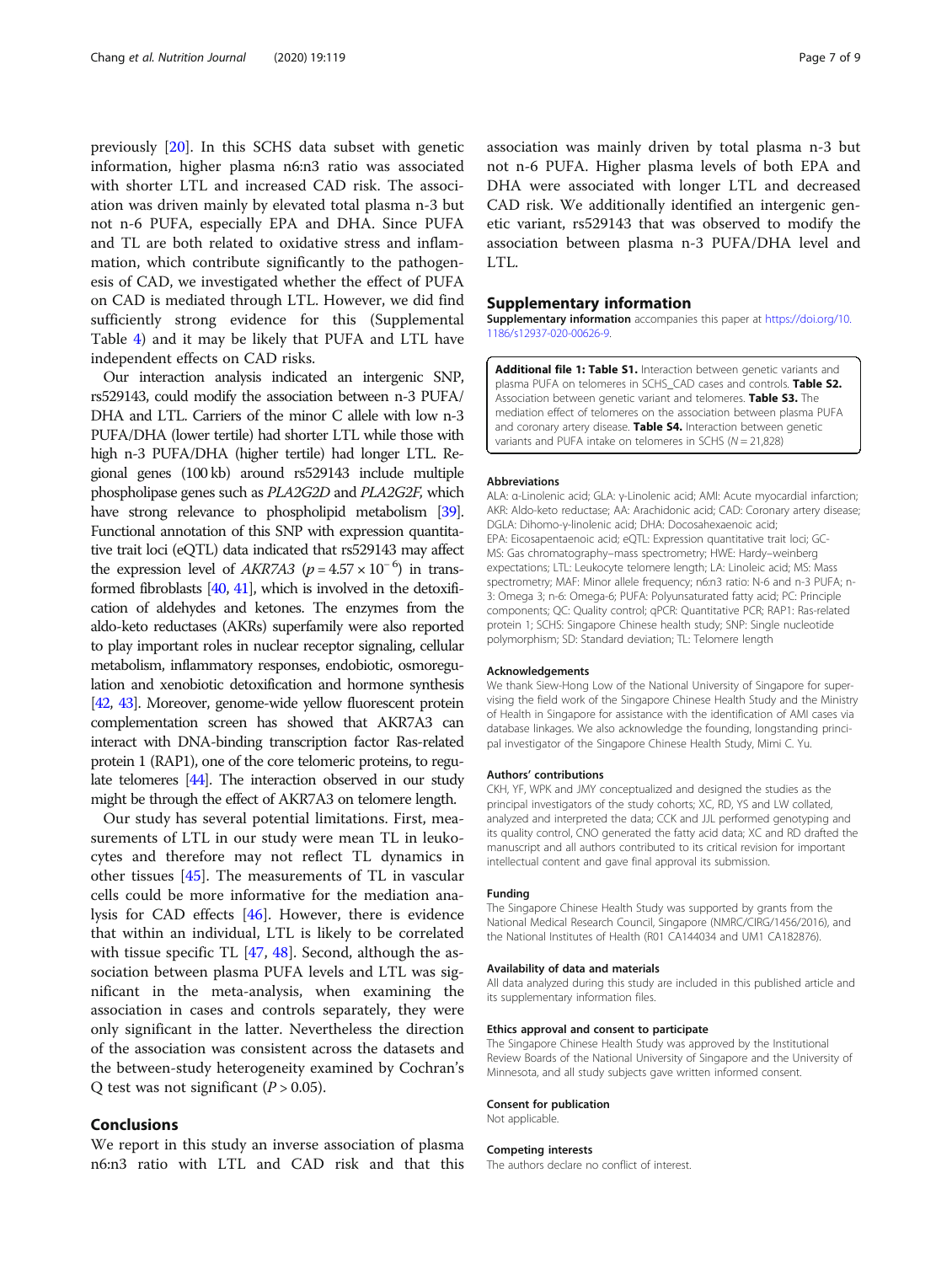## <span id="page-7-0"></span>Author details

<sup>1</sup>Department of Paediatrics, Yong Loo Lin School of Medicine, National University of Singapore, NUHS Tower Block, Level 12, 1E Kent Ridge Road, Singapore 119228, Singapore. <sup>2</sup>Khoo Teck Puat - National University Children's Medical Institute, National University Health System, Singapore, Singapore. <sup>3</sup>Genome Institute of Singapore, Agency for Science, Technology and Research, Singapore, Singapore. <sup>4</sup>Nestlé Research Singapore Hub, Singapore, 21 Biopolis Drive, Nucleos, Singapore, Singapore. <sup>5</sup>Saw Swee Hock School of Public Health, National University of Singapore, National University Health System, Singapore, Singapore. <sup>6</sup>NUS Environmental Research Institute, National University of Singapore, Singapore, Singapore. <sup>7</sup>Department of Medicine, Yong Loo Lin School of Medicine, National University of Singapore, Singapore, Singapore. <sup>8</sup>Singapore Eye Research Institute, Singapore National Eye Centre, Singapore, Singapore. <sup>9</sup> Division of Cancer Control and Population Sciences, UPMC Hillman Cancer Center, University of Pittsburgh, Pittsburgh, PA, USA. <sup>10</sup>Department of Epidemiology, Graduate School of Public Health, University of Pittsburgh, Pittsburgh, PA, USA. <sup>11</sup>Health Systems and Services Research, Duke-NUS Medical School Singapore, Singapore, Singapore. <sup>12</sup>School of Public Health and Community Medicine, Hebrew University of Jerusalem, Jerusalem, Israel. 13Unit of Epidemiology, Hebrew University-Hadassah Braun School of Public Health, POB 12272, 91120 Jerusalem, Israel.

## Received: 23 March 2020 Accepted: 15 September 2020 Published online: 30 October 2020

## References

- 1. Blackburn EH. Switching and signaling at the telomere. Cell. 2001;106(6): 661–73.
- 2. Blackburn EH. Telomere states and cell fates. Nature. 2000;408(6808):53.
- 3. Blackburn EH. Structure and function of telomeres. Nature. 1991; 350(6319):569.
- 4. Shammas MA. Telomeres, lifestyle, cancer, and aging. Curr Opin Clin Nutr Metab Care. 2011;14(1):28.
- 5. Valdes A, et al. Telomere length in leukocytes correlates with bone mineral density and is shorter in women with osteoporosis. Osteoporos Int. 2007; 18(9):1203–10.
- 6. Haycock PC, et al. Leucocyte telomere length and risk of cardiovascular disease: systematic review and meta-analysis. BMJ. 2014;349:g4227.
- 7. Olovnikov AM. Telomeres, telomerase, and aging: origin of the theory. Exp Gerontol. 1996;31(4):443–8.
- 8. Brouilette SW, et al. Telomere length, risk of coronary heart disease, and statin treatment in the west of Scotland primary prevention study: a nested case-control study. Lancet. 2007;369(9556):107–14.
- 9. Bekaert S, et al. Telomere length and cardiovascular risk factors in a middleaged population free of overt cardiovascular disease. Aging Cell. 2007;6(5): 639–47.
- 10. Kiecolt-Glaser JK, et al. Omega-3 fatty acids, oxidative stress, and leukocyte telomere length: a randomized controlled trial. Brain Behav Immun. 2013;28: 16–24.
- 11. Von Zglinicki T. Oxidative stress shortens telomeres. Trends Biochem Sci. 2002;27(7):339–44.
- 12. Demissie S, et al. Insulin resistance, oxidative stress, hypertension, and leukocyte telomere length in men from the Framingham heart study. Aging Cell. 2006;5(4):325–30.
- 13. Paul L. Diet, nutrition and telomere length. J Nutr Biochem. 2011;22(10): 895–901.
- 14. James MJ, Gibson RA, Cleland LG. Dietary polyunsaturated fatty acids and inflammatory mediator production. Am J Clin Nutr. 2000;71(1):343s–8s.
- 15. Ramsden CE, et al. Use of dietary linoleic acid for secondary prevention of coronary heart disease and death: evaluation of recovered data from the Sydney diet heart study and updated meta-analysis. BMJ. 2013;346:e8707.
- 16. Simopoulos AP. The importance of the omega-6/omega-3 fatty acid ratio in cardiovascular disease and other chronic diseases. Exp Biol Med. 2008; 233(6):674–88.
- 17. Codd V, et al. Identification of seven loci affecting mean telomere length and their association with disease. Nat Genet. 2013;45(4):422.
- 18. Dorajoo R, et al. Loci for human leukocyte telomere length in the Singaporean Chinese population and trans-ethnic genetic studies. Nat Commun. 2019;10(1):2491.
- 19. Hankin JH, et al. Singapore Chinese health study: development, validation, and calibration of the quantitative food frequency questionnaire. Nutr Cancer. 2001;39(2):187–95.
- 20. Sun Y, et al. Plasma fatty acids, oxylipins, and risk of myocardial infarction: the Singapore Chinese health study. J Lipid Res. 2016;57(7):1300–7.
- 21. Cawthon RM. Telomere length measurement by a novel monochrome multiplex quantitative PCR method. Nucleic Acids Res. 2009;37(3):e21.
- 22. Dorajoo R, et al. A genome-wide association study of n-3 and n-6 plasma fatty acids in a Singaporean Chinese population. Genes Nutr. 2015;10(6):1–11.
- 23. Chang X, et al. Gene-diet interaction effects on BMI levels in the Singapore Chinese population. Nutr J. 2018;17(1):31.
- 24. Han Y, et al. Interaction effects between Paraoxonase 1 variants and cigarette smoking on risk of coronary heart disease in a Singaporean Chinese population. Atherosclerosis. 2015;240(1):40–5.
- 25. Marchini J, et al. A new multipoint method for genome-wide association studies by imputation of genotypes. Nat Genet. 2007;39(7):906–13.
- 26. Zeggini E, Ioannidis JP. Meta-analysis in genome-wide association studies. Pharmacogenomics. 2009;10(2):191–201.
- 27. Aulchenko YS, Struchalin MV, van Duijn CM. ProbABEL package for genomewide association analysis of imputed data. BMC Bioinformatics. 2010;11(1):134.
- 28. Farzaneh-Far R, et al. Association of marine omega-3 fatty acid levels with telomeric aging in patients with coronary heart disease. JAMA. 2010;303(3): 250–7.
- 29. O'Callaghan N, et al. Telomere shortening in elderly individuals with mild cognitive impairment may be attenuated with ω-3 fatty acid supplementation: a randomized controlled pilot study. Nutrition. 2014;30(4): 489–91.
- 30. Ferrucci L, et al. Relationship of plasma polyunsaturated fatty acids to circulating inflammatory markers. J Clin Endocrinol Metab. 2006;91(2):439–46.
- 31. Cassidy A, et al. Associations between diet, lifestyle factors, and telomere length in women. Am J Clin Nutr. 2010;91(5):1273–80.
- 32. Kalogeropoulos N, et al. Unsaturated fatty acids are inversely associated and n-6/n-3 ratios are positively related to inflammation and coagulation markers in plasma of apparently healthy adults. Clin Chim Acta. 2010;411(7– 8):584–91.
- 33. Prasad KN, Wu M, Bondy SC. Telomere shortening during aging: attenuation by antioxidants and anti-inflammatory agents. Mech Ageing Dev. 2017;164:61–6.
- 34. Kasielski M, et al. The relationship between peripheral blood mononuclear cells telomere length and diet-unexpected effect of red meat. Nutr J. 2015; 15(1):68.
- 35. Lee TM, et al. A pontine region is a neural correlate of the human affective processing network. EBioMedicine. 2015;2(11):1799–805.
- Mozaffarian D, Rimm EB. Fish intake, contaminants, and human health: evaluating the risks and the benefits. JAMA. 2006;296(15):1885–99.
- 37. Baylin A, Campos H. Arachidonic acid in adipose tissue is associated with nonfatal acute myocardial infarction in the central valley of Costa Rica. J Nutr. 2004;134(11):3095–9.
- 38. Kark JD, et al. Adipose tissue n− 6 fatty acids and acute myocardial infarction in a population consuming a diet high in polyunsaturated fatty acids. Am J Clin Nutr. 2003;77(4):796–802.
- 39. Murakami M, et al. The roles of the secreted phospholipase A(2) gene family in immunology. Adv Immunol. 2016;132:91–134.
- 40. Watanabe K, et al. Functional mapping and annotation of genetic associations with FUMA. Nat Commun. 2017;8(1):1826.
- 41. Fretts AM, et al. Processed meat, but not unprocessed red meat, is inversely associated with leukocyte telomere length in the strong heart family study. J Nutr. 2016;146(10):2013–8.
- 42. Jin Y, Penning TM. Aldo-keto reductases and bioactivation/detoxication. Annu Rev Pharmacol Toxicol. 2007;47:263–92.
- 43. Chow RKK, et al. AKR7A3 suppresses tumorigenicity and chemoresistance in hepatocellular carcinoma through attenuation of ERK, c-Jun and NF-κB signaling pathways. Oncotarget. 2017;8(48):83469.
- 44. Lee O-H, et al. Genome-wide YFP fluorescence complementation screen identifies new regulators for telomere signaling in human cells. Mol Cell Proteomics. 2011;10(2):M110 001628.
- 45. Soares-Miranda L, et al. Physical activity, physical fitness and leukocyte telomere length: the cardiovascular health study. Med Sci Sports Exerc. 2015;47(12):2525.
- 46. Madrid AS, et al. Short telomere length and ischemic heart disease: observational and genetic studies in 290 022 individuals. Clin Chem. 2016; 62(8):1140–9.